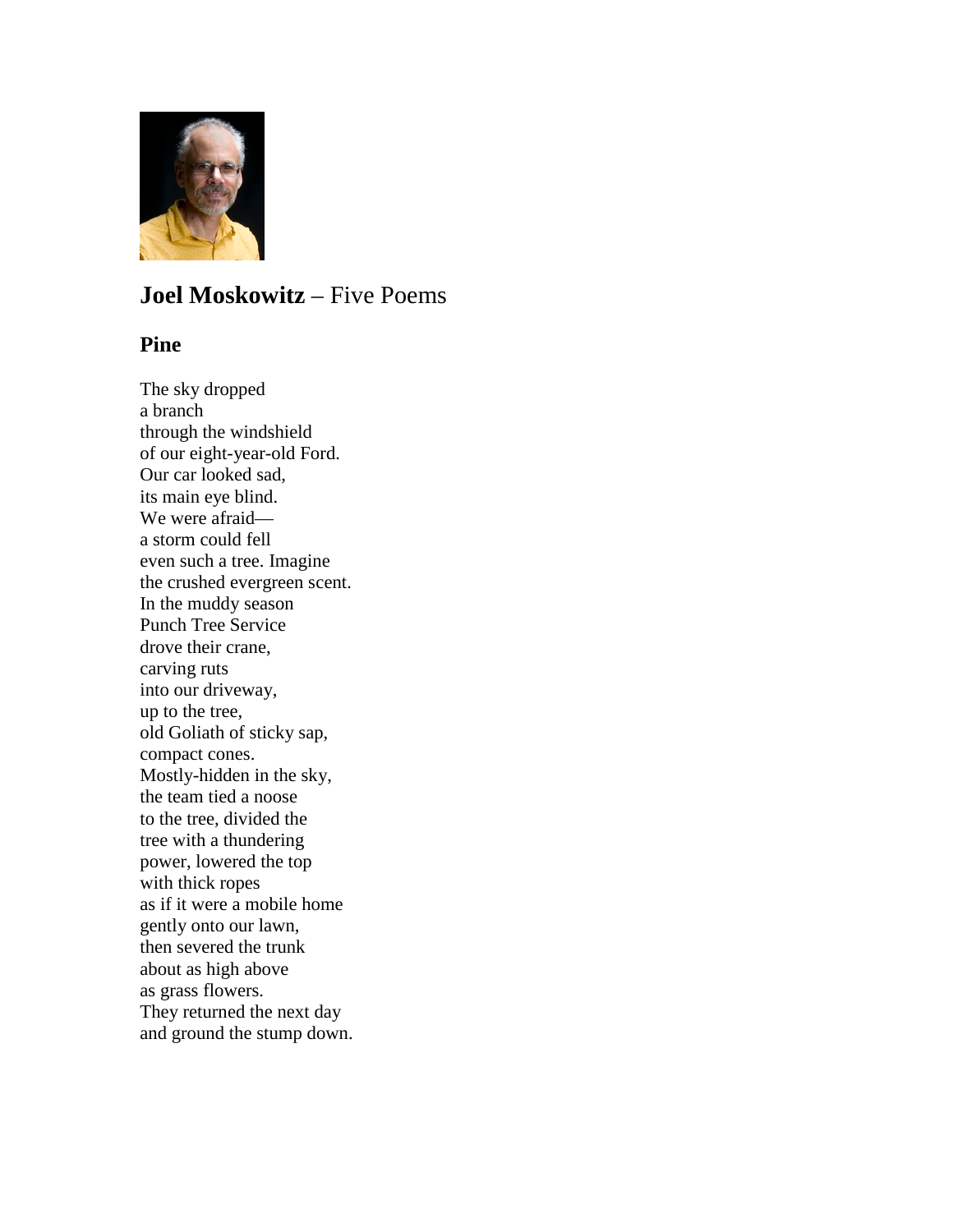# **Easter Lust**

In childhood I coveted, dreamt of sweet ear tips of chocolate rabbits melting on my tongue. Now I long to hide my skull-cap, crash Easter Vigil, kiss Jesus' toes as he breaks out of a stone egg. A bell probably rang on the first Easter, people saw gold leaf skies behind their neighbors' faces, they wore garments of lapis lazuli, anything was possible within the hinged open wings of an altarpiece. Is that why we pray by those images, animals meditate, and tender grass sanctifies spring? Flags waved colors of milk and platinum when Jesus' body rose light as a cricket, exuded musky cologne mixed with night sweat. It's a leap but I'll try to inhale the pure evaporate. I can convert–– the Church would love to have me–– disown my past, my people, my food, swallow *their* matza. Picture me on my knees in the foreground. Paint me.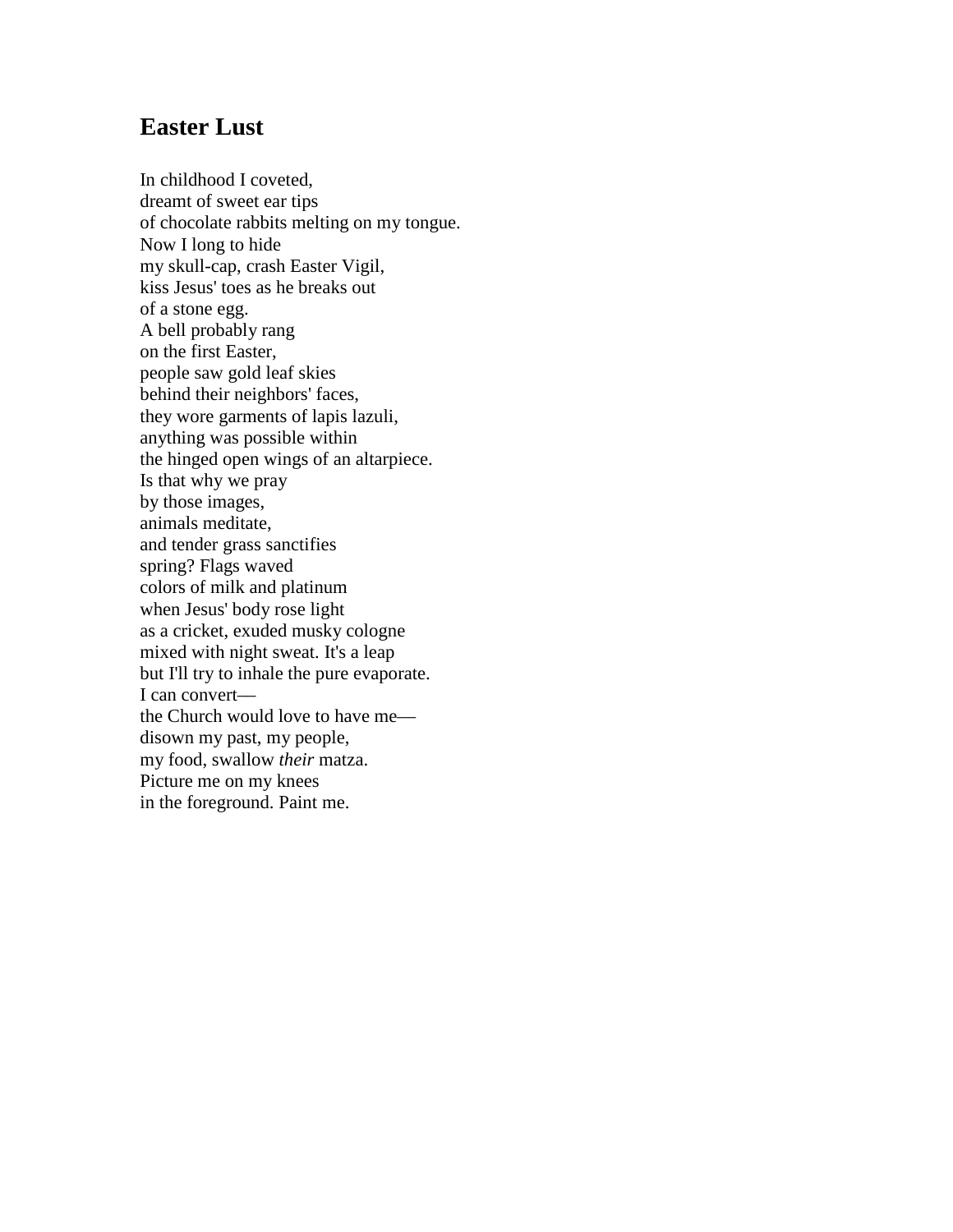## **John Campbell**

I confess–– on a vacant lot, from behind a bush, I lobbed a hard dirt clod (or was it a stone?) striking true at the back of John Campbell's head, above his ear as he turned. I had no reason, but–– that neighbor boy, John, neither my enemy nor my pal, was at least a year younger than I.

Our door bell chimed, and he–– just a shadow with a frozen smile— appeared coiled-inward behind his big sister. And I, standing behind my family on the cold terrazzo floor of the entranceway, said–– "I was arranging my coin collection all afternoon."

As usual, evening was loud, lots of us, our cups spilling over. Perhaps we ate Mom's great salmon patties. I was a quiet son. They thought I was good.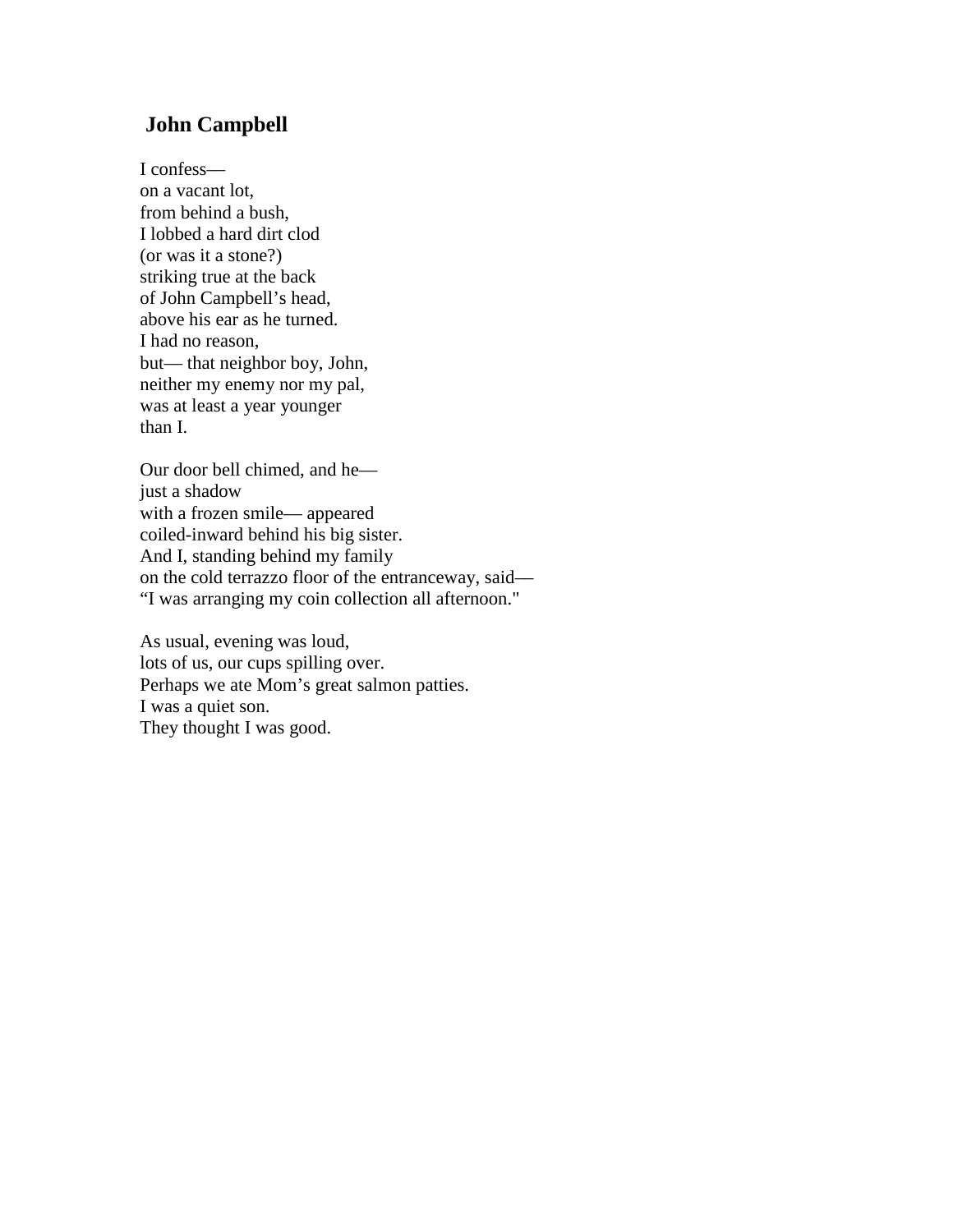### **What George Washington Owns**

In a dream, I handed him a ballpoint pen. He showed me his glazed bowl of glossy cherries the color of Redcoats.

He stands forever in his rowboat in that painting, *Crossing the Delaware.* But imagine him stepping off his boat-

a shiny King George falls out of his vest into the historical frieze, so he doesn't own that fat cent anymore.

His soldiers enrich him with honor for his bravery on the front. But is he homesick for Mt. Vernon? Is he my grandmother

who became a citizen of our land? His legacy shines on our alabaster cities. At age eleven, he owned ten people.

In the dream he wore a girdle. His wig spilled powder. I wanted his signature.

When he spoke, I saw his dentures of hippopotamus bone. But I don't remember his final words. I think he wished I were a doctor.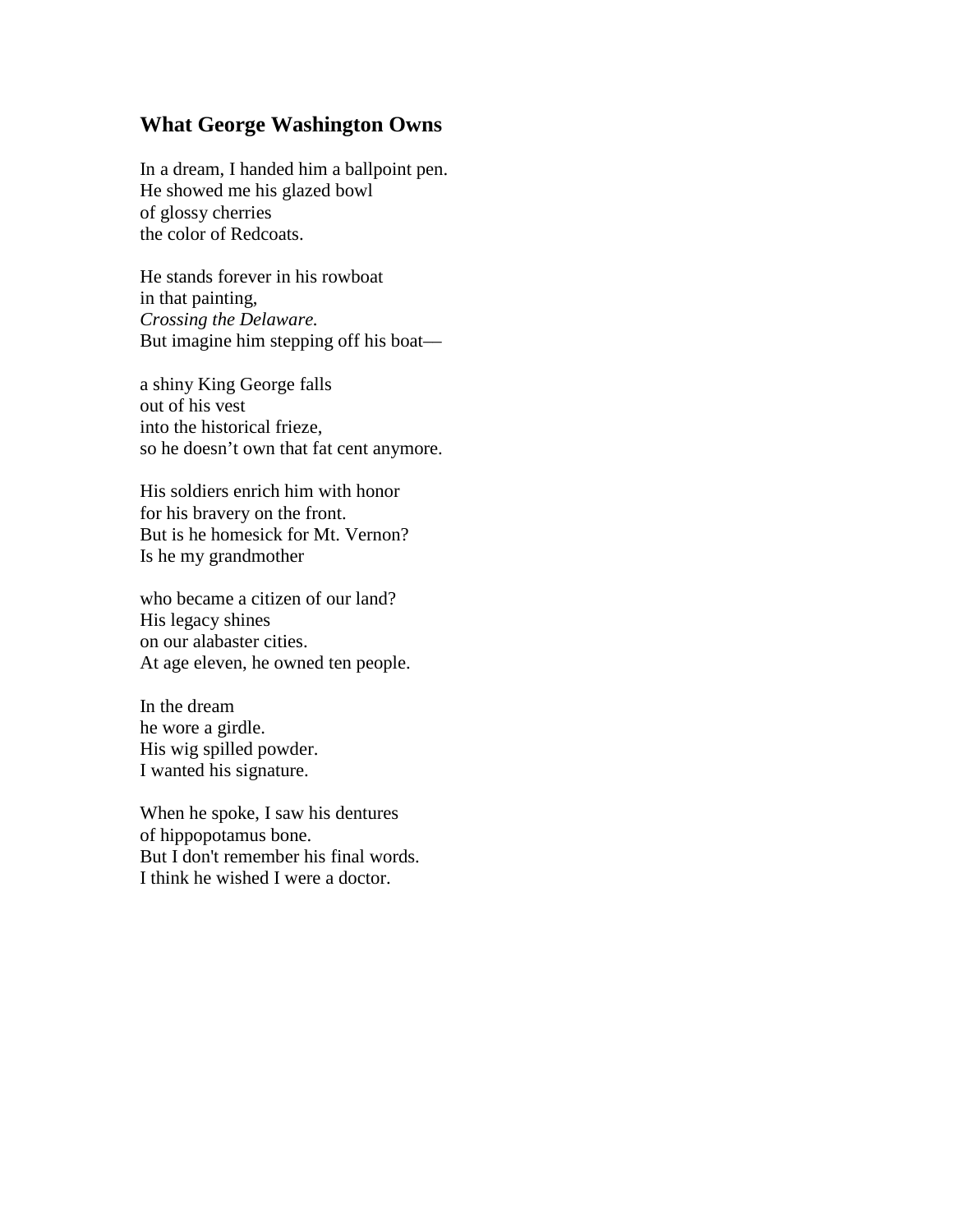#### **Late Summer Valentine**

I love you as a bumpy gourd bulges out of the compost heap and begs to be named by the gentle rain. The gourd is compelling but it's clownish— ugly and gorgeous at the same time–– so might as well remain nameless as the rain's patter turns quiet; and last night we both didn't know names of the cosmic lights in the garden above, we almost touching some eclipse or other, then rushing back into the warmth of the TV, whatever the program, doesn't matter.

And I love you as tendrils creep over the mound of twigs and soil and loam that–– even after I told you it was a bad idea–– you piled higher all that summer when that stubborn woodpecker, may his name be erased, wouldn't fly away;

I love you as the first silence when that Red-belly stopped ramming its beak against the cedar shakes outside our child's bedroom. But the bird returned with its mate. I suppose we are inseparable and without wings and our love is in the afternoon and in the common earth, the smooth stones which we spread over larger stones